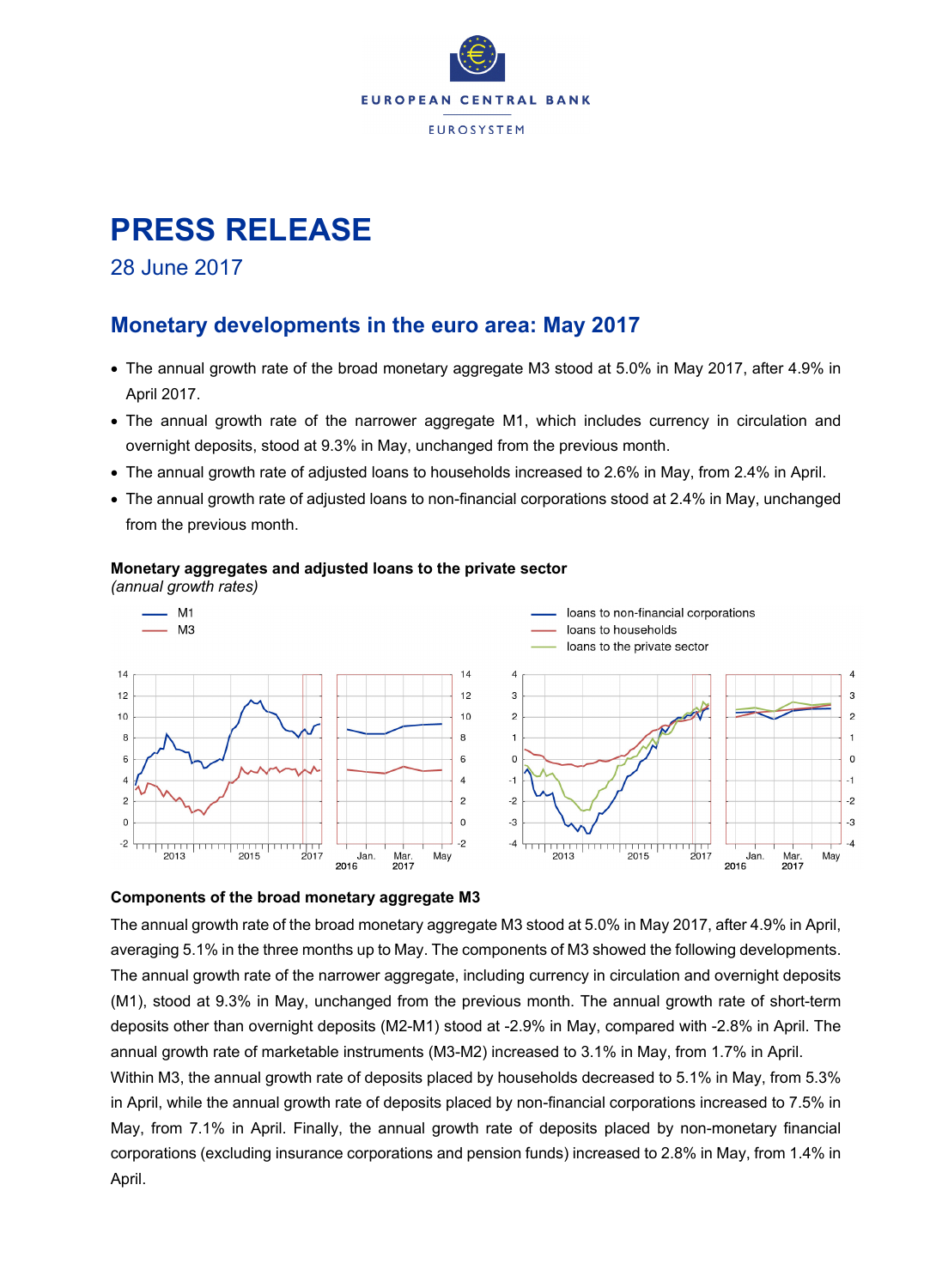#### **Credit to euro area residents**

The annual growth rate of total credit to euro area residents stood at 4.6% in May 2017, compared with 4.7% in the previous month. The annual growth rate of credit to general government decreased to 9.6% in May, from 10.4% in April, while the annual growth rate of credit to the private sector stood at 3.0% in May, compared with 2.9% in April.

The annual growth rate of adjusted loans to the private sector (i.e. adjusted for loan sales, securitisation and notional cash pooling) stood at 2.6% in May, unchanged from the previous month. In particular, the annual growth rate of adjusted loans to households increased to 2.6% in May, from 2.4% in April, and the annual growth rate of adjusted loans to non-financial corporations stood at 2.4% in May, unchanged from the previous month.

#### **Longer-term financial liabilities**

The annual growth rate of longer-term financial liabilities of the MFI sector stood at -1.4% in May 2017, compared with -1.5% in April.

#### **M3 and its counterparts**

The annual growth rate of the broad monetary aggregate M3 stood at 5.0% in May 2017. The contributions of M3 counterparts on the MFI balance sheet were as follows: longer-term financial liabilities contributed 0.9 percentage point, net external assets contributed -2.0 percentage points, credit to general government contributed 3.6 percentage points, and credit to the private sector contributed 3.4 percentage points; the remaining counterparts of M3 contributed -0.9 percentage point.

#### **Contribution of the M3 counterparts to the annual growth rate of M3**

*(percentage points)*



#### **Notes:**

- Data in this press release are adjusted for seasonal and end-of-month calendar effects, unless stated otherwise.
- Private sector refers to euro area non-MFIs excluding general government.

**European Central Bank** Directorate General Communications Global Media Relations Division, Sonnemannstrasse 20, 60314 Frankfurt am Main, Germany Tel.: +49 69 1344 7455, e-mail: [media@ecb.europa.eu,](mailto:media@ecb.europa.eu) website[: www.ecb.europa.eu](http://www.ecb.europa.eu/)

**Reproduction is permitted provided that the source is acknowledged.**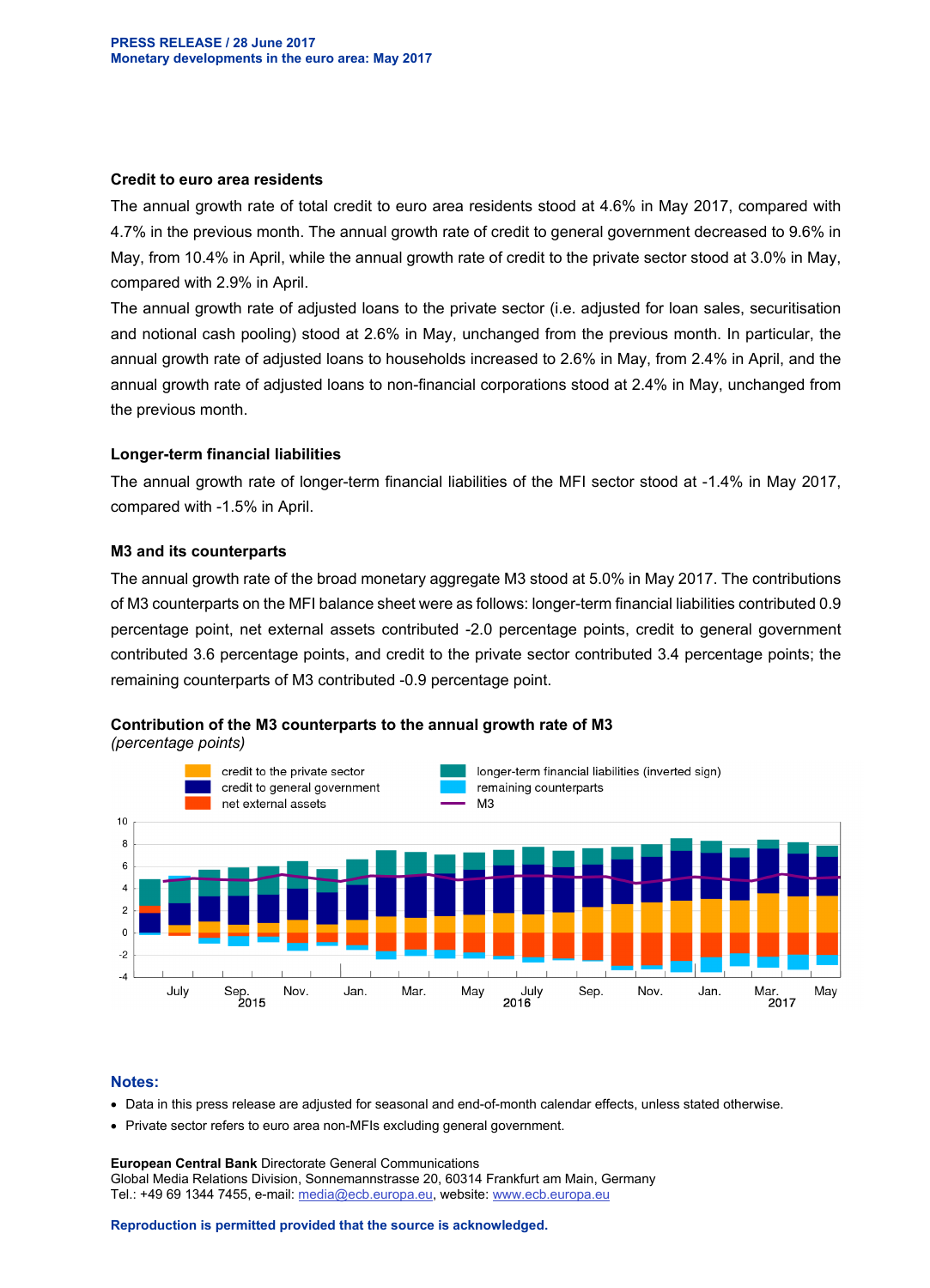- Further tables, statistical data and methodological notes, as well as the release calendar, are available on the ECB's website at<http://www.ecb.europa.eu/stats/money/aggregates/aggr/html/index.en.html>
- A set of tables showing euro area monetary developments and MFI balance sheets for the euro area and euro area countries, together with a user-friendly facility for downloading data, is available from the ECB's Statistical Data Warehouse at<http://sdw.ecb.europa.eu/reports.do?node=1000003503>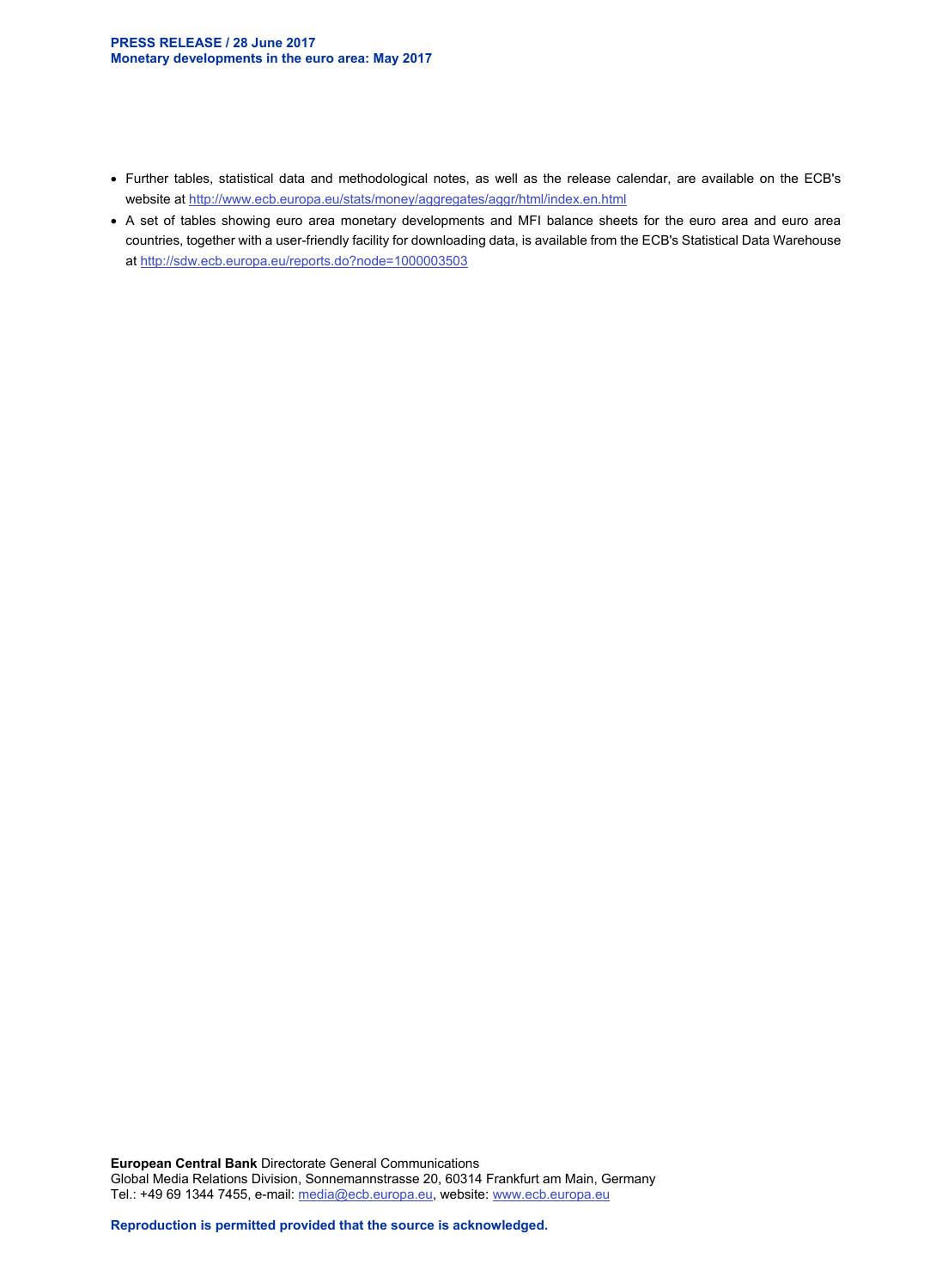### 1 Monetary developments in the euro area: May 2017

(EUR billions and annual percentage changes; data adjusted for seasonal effects a))

|                                                                                       | End-of-        |                   |                     |                   |             |                    |               |  |
|---------------------------------------------------------------------------------------|----------------|-------------------|---------------------|-------------------|-------------|--------------------|---------------|--|
|                                                                                       | month<br>level |                   | <b>Monthly flow</b> |                   |             | Annual growth rate |               |  |
|                                                                                       | May<br>2017    | Mar<br>2017       | Apr<br>2017         | May<br>2017       | Mar<br>2017 | Apr<br>2017        | May<br>2017   |  |
| <b>COMPONENTS OF M3</b>                                                               |                |                   |                     |                   |             |                    |               |  |
| 1. M <sub>3</sub>                                                                     | 11608          | 119               | $-11$               | 47                | 5.3         | 4.9                | 5.0           |  |
| 1.1. M2                                                                               | 10932          | 83                | 29                  | 40                | 5.1         | 5.1                | 5.1           |  |
| 1.1.1. M1                                                                             | 7476           | 100               | 51                  | 46                | 9.1         | 9.3                | 9.3           |  |
| Currency in circulation                                                               | 1092           | $\overline{2}$    | $\overline{4}$      | $\mathbf 0$       | 3.7         | 4.2                | 3.9           |  |
| Overnight deposits                                                                    | 6384           | 97                | 47                  | 46                | 10.1        | 10.2               | 10.3          |  |
| 1.1.2. Other short-term deposits (M2 - M1)                                            | 3456           | $-16$             | $-22$               | -6                | $-2.5$      | $-2.8$             | $-2.9$        |  |
| Deposits with an agreed maturity of up to two years                                   | 1268           | $-18$             | $-25$               | -9                | $-7.4$      | $-8.6$             | $-8.7$        |  |
| Deposits redeemable at notice of up to three months                                   | 2188           | 2                 | 3                   | 3                 | 0.8         | 0.9                | 0.8           |  |
| 1.2. Marketable instruments (M3 - M2)                                                 | 676            | 36                | $-40$               | 7                 | 9.0         | 1.7                | 3.1           |  |
| Repurchase agreements                                                                 | 73             | $\overline{7}$    | $\mathbf 0$         | $\mathbf 0$       | $-14.4$     | $-16.9$            | $-16.3$       |  |
| Money market fund shares<br>Debt securities issued with a maturity of up to two years | 511<br>91      | 24<br>5           | $-18$<br>$-22$      | -1<br>8           | 13.9<br>6.0 | 8.6<br>$-15.3$     | 7.7<br>$-1.8$ |  |
| <b>COUNTERPARTS OF M3</b>                                                             |                |                   |                     |                   |             |                    |               |  |
| <b>MFI liabilities:</b>                                                               |                |                   |                     |                   |             |                    |               |  |
| 2. Holdings against central government b)                                             | 310            | 8                 | 32                  | $-25$             | $-4.6$      | 5.5                | 3.2           |  |
| 3. Longer-term financial liabilities vis-a-vis<br>other euro area residents           | 6825           | -7                | $-15$               | 7                 | $-1.2$      | $-1.5$             | $-1.4$        |  |
| 3.1. Deposits with an agreed maturity of over two years                               | 2016           | 7                 | -8                  | -5                | $-4.0$      | $-4.4$             | $-4.4$        |  |
| 3.2. Deposits redeemable at notice of over three months                               | 67             | $\mathbf 0$       | $\mathbf 0$         | $-1$              | $-10.1$     | $-9.0$             | $-9.6$        |  |
| 3.3. Debt securities issued with a maturity of over two years                         | 2074           | $-21$             | -6                  | 7                 | $-4.9$      | $-4.9$             | $-4.5$        |  |
| 3.4. Capital and reserves                                                             | 2667           | 8                 | $-1$                | 7                 | 4.5         | 3.9                | 3.8           |  |
| <b>MFI</b> assets:                                                                    |                |                   |                     |                   |             |                    |               |  |
| 4. Credit to euro area residents                                                      | 17458          | 120               | 20                  | 43                | 5.0         | 4.7                | 4.6           |  |
| 4.1. Credit to general government                                                     | 4477           | 47                | 28                  | 12                | 10.9        | 10.4               | 9.6           |  |
| Loans                                                                                 | 1067           | -3                | 4                   | $-5$              | $-4.2$      | $-4.2$             | $-4.8$        |  |
| Debt securities<br>Equity $c$ )                                                       | 3396           | 51                | 24<br>$\mathbf 0$   | 17<br>$\mathbf 0$ | 16.8        | 15.9               | 15.0<br>9.3   |  |
| 4.2. Credit to the private sector d)                                                  | 15<br>12981    | $\mathbf 0$<br>73 | $-8$                | 31                | 5.7<br>3.2  | 6.4<br>2.9         | 3.0           |  |
| Loans <sup>e)</sup>                                                                   | 10747          | 48                | -5                  | 14                | 2.4         | 2.2                | 2.2           |  |
| Adjusted loans <sup>f)</sup>                                                          | 11058          | 56                | $-4$                | 25                | 2.7         | 2.6                | 2.6           |  |
| Debt securities                                                                       | 1439           | 26                | 0                   | 14                | 8.4         | 7.8                | 8.1           |  |
| Equity and non-money market fund investment fund shares                               | 794            | $-1$              | $-2$                | 4                 | 4.4         | 4.4                | 4.3           |  |
| 5. Net external assets                                                                | 1036           | -4                | $-3$                | -31               |             |                    | ٠             |  |
| 6. Other counterparts of M3 (residual)<br>of which:                                   | 250            | 4                 | $-12$               | 16                |             |                    |               |  |
| 6.1. Repos with central counterparties (liabilities) <sup>c)</sup>                    | 162            | 11                | -8                  | $-12$             | $-21.2$     | $-21.6$            | $-23.9$       |  |
| 6.2. Reverse repos to central counterparties (assets) <sup>c)</sup>                   | 104            | 7                 | -8                  | 1                 | $-25.3$     | $-24.8$            | $-23.6$       |  |

a) Figures may not add up due to rounding. The information in this table is based on consolidated balance sheet statistics reported by monetary financial institutions (MFIs).<br>These include the Eurosystem, credit institutio

c) The series is not adjusted for seasonal effects. d) Private sector refers to euro area non-MFIs excluding general government.

e) For further breakdowns see Table 4.<br>f) Adjusted for loan sales and securitisation (resulting in derecognition from the MFI statistical balance sheet) as well as for positions arising from notional cash pooling services provided by MFIs.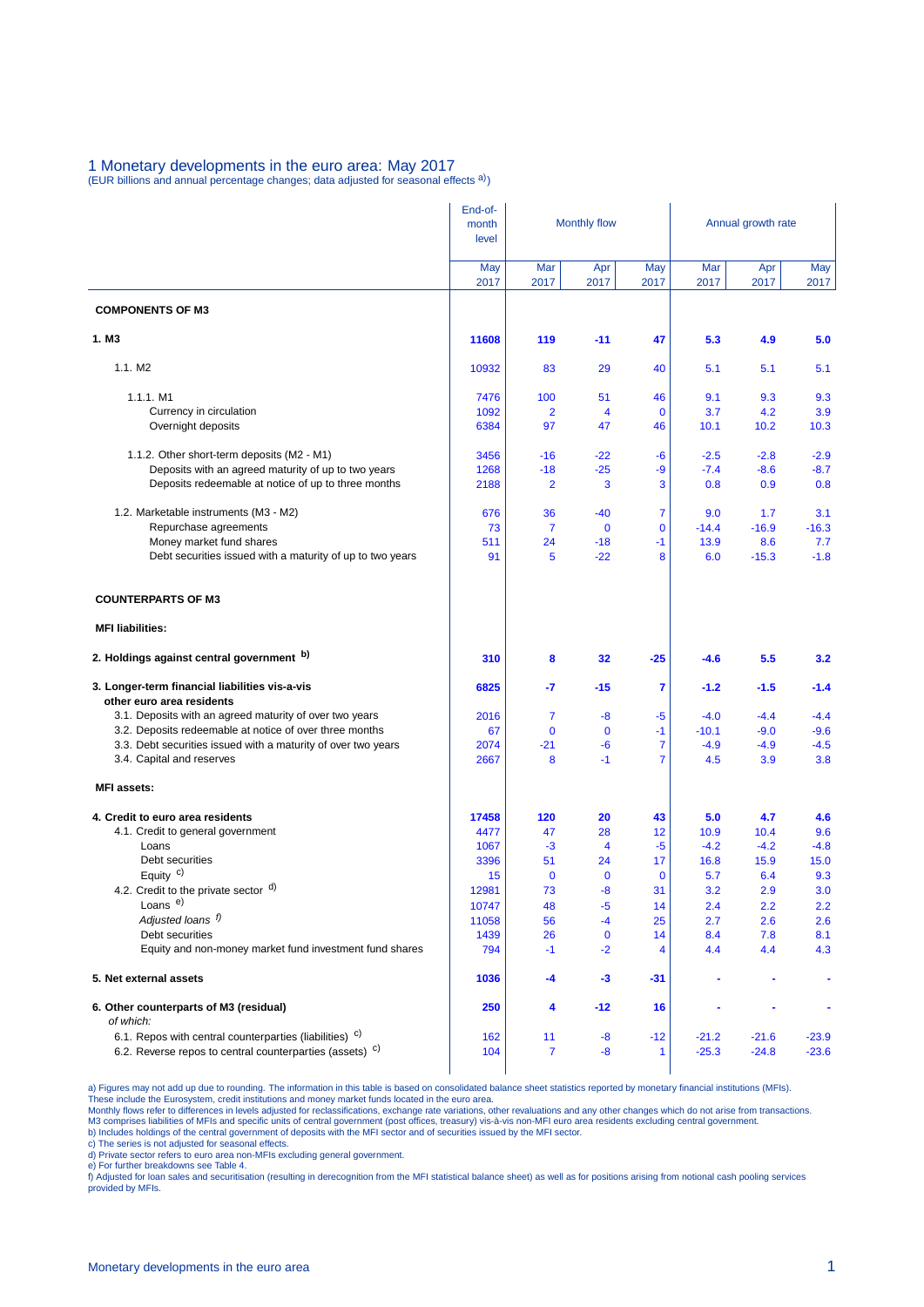## 2 Breakdown of deposits in M3 by holding sector and type: May 2017<br>(EUR billions and annual percentage changes; data adjusted for seasonal effects <sup>a)</sup>)

|                                                                                                                               | End-of-<br>month<br>level | Monthly flow   |                |             | Annual growth rate |             |             |  |
|-------------------------------------------------------------------------------------------------------------------------------|---------------------------|----------------|----------------|-------------|--------------------|-------------|-------------|--|
|                                                                                                                               | May<br>2017               | Mar<br>2017    | Apr<br>2017    | May<br>2017 | Mar<br>2017        | Apr<br>2017 | May<br>2017 |  |
| <b>BREAKDOWN OF DEPOSITS IN M3</b>                                                                                            |                           |                |                |             |                    |             |             |  |
| <b>Total deposits</b>                                                                                                         | 9913                      | 88             | 25             | 40          | 5.1                | 5.0         | 5.1         |  |
| 1. Deposits placed by households b)                                                                                           | 6174                      | 28             | 18             | 18          | 5.3                | 5.3         | 5.1         |  |
| 1.1. Overnight deposits                                                                                                       | 3542                      | 34             | 22             | 19          | 11.5               | 11.4        | 11.2        |  |
| 1.2. Deposits with an agreed maturity of up to two years                                                                      | 606                       | $-7$           | -8             | $-5$        | $-10.0$            | $-11.0$     | $-11.6$     |  |
| 1.3. Deposits redeemable at notice of up to three months                                                                      | 2023                      | $\overline{2}$ | $\overline{4}$ | 5           | 1.0                | 1.2         | 1.3         |  |
| 1.4. Repurchase agreements                                                                                                    | 3                         | $\mathbf 0$    | $\mathbf 0$    | $-1$        | 2.1                | $-9.8$      | $-23.9$     |  |
| 2. Deposits placed by non-financial corporations                                                                              | 2172                      | 30             | $-2$           | 10          | 8.2                | 7.1         | 7.5         |  |
| 2.1. Overnight deposits                                                                                                       | 1754                      | 27             | 5              | 11          | 11.8               | 10.6        | 10.9        |  |
| 2.2. Deposits with an agreed maturity of up to two years                                                                      | 294                       | 3              | $-7$           | $\mathbf 0$ | $-4.9$             | $-6.8$      | $-5.6$      |  |
| 2.3. Deposits redeemable at notice of up to three months                                                                      | 117                       | $\mathbf 0$    | $\mathbf{0}$   | $-1$        | $-0.3$             | $-0.4$      | $-1.6$      |  |
| 2.4. Repurchase agreements                                                                                                    | 6                         | $\Omega$       | $\mathbf 0$    | $-1$        | $-32.6$            | $-20.0$     | $-22.4$     |  |
| 3. Deposits placed by non-monetary financial corporations<br>excluding insurance corporations and pension funds <sup>c)</sup> | 975                       | 36             | $-8$           | 17          | 1.6                | 1.4         | 2.8         |  |
| 3.1. Overnight deposits                                                                                                       | 694                       | 40             | $\overline{2}$ | 19          | 5.7                | 6.6         | 8.6         |  |
| 3.2. Deposits with an agreed maturity of up to two years                                                                      | 213                       | $-11$          | $-9$           | $-2$        | $-5.8$             | $-7.6$      | $-6.5$      |  |
| 3.3. Deposits redeemable at notice of up to three months                                                                      | 19                        | $\mathbf{0}$   | $\mathbf 0$    | $-1$        | $-3.5$             | $-6.3$      | $-20.6$     |  |
| 3.4. Repurchase agreements <sup>c)</sup>                                                                                      | 50                        | $\overline{7}$ | $-1$           | 1           | $-11.5$            | $-16.2$     | $-14.6$     |  |
| 4. Deposits placed by insurance corporations and<br>pension funds                                                             | 196                       | -4             | $\mathbf{9}$   | -4          | $-12.7$            | $-7.0$      | $-8.3$      |  |
| 5. Deposits placed by other general government                                                                                | 396                       | $-3$           | 8              | $-2$        | 3.6                | 5.4         | 4.3         |  |

a) Figures may not add up due to rounding. The information in this table is based on consolidated balance sheet statistics reported by monetary financial institutions (MFIs).<br>These include the Eurosystem, credit institutio